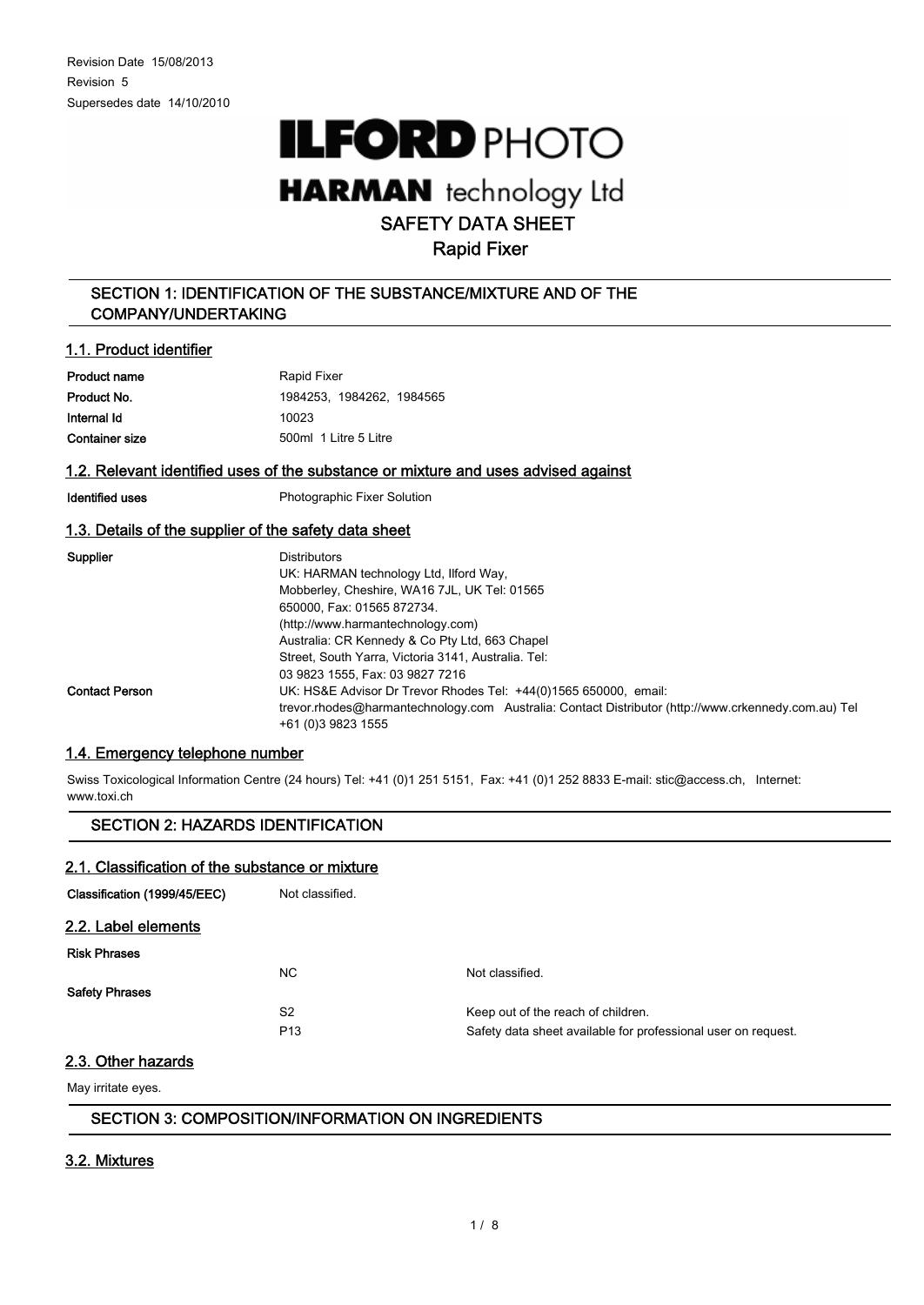| <b>ACETIC ACID %</b>                                                                       |                   |                                                          | $1 - 5%$ |
|--------------------------------------------------------------------------------------------|-------------------|----------------------------------------------------------|----------|
| CAS-No.: 64-19-7                                                                           | EC No.: 200-580-7 |                                                          |          |
| Classification (EC 1272/2008)<br>Flam. Liq. 3 - H226<br>Skin Corr. 1A - H314               |                   | Classification (67/548/EEC)<br>R <sub>10</sub><br>C; R35 |          |
| Ammonium Thiosulphate                                                                      |                   |                                                          | 36-50%   |
| CAS-No.: 7783-18-8                                                                         | EC No.: 231-982-0 |                                                          |          |
| Classification (EC 1272/2008)<br>Not classified.                                           |                   | Classification (67/548/EEC)<br>Not classified.           |          |
| <b>SODIUM METABISULPHITE</b>                                                               |                   |                                                          | $1 - 5%$ |
| CAS-No.: 7681-57-4                                                                         | EC No.: 231-673-0 |                                                          |          |
| Classification (EC 1272/2008)<br><b>EUH031</b><br>Acute Tox. 4 - H302<br>Eye Dam. 1 - H318 |                   | Classification (67/548/EEC)<br>Xn;R22<br>Xi, R41<br>R31  |          |

The Full Text for all R-Phrases and Hazard Statements are Displayed in Section 16.

#### Composition Comments

Not classified as hazardous according to the criteria of Worksafe Australia

## SECTION 4: FIRST AID MEASURES

#### 4.1. Description of first aid measures

#### Inhalation

Move the exposed person to fresh air at once. Get medical attention if any discomfort continues.

#### Ingestion

Rinse mouth thoroughly. Get medical attention if any discomfort continues.

#### Skin contact

Remove affected person from source of contamination. Remove contaminated clothing. Wash the skin immediately with soap and water. Contact physician if irritation continues.

## Eye contact

Remove victim immediately from source of exposure. Make sure to remove any contact lenses from the eyes before rinsing. Promptly wash eyes with plenty of water while lifting the eye lids. Continue to rinse for at least 15 minutes. Contact physician if irritation persists.

#### 4.2. Most important symptoms and effects, both acute and delayed

Inhalation No specific symptoms noted. Ingestion No specific symptoms noted. Skin contact No specific symptoms noted. Eye contact May cause temporary eye irritation.

## 4.3. Indication of any immediate medical attention and special treatment needed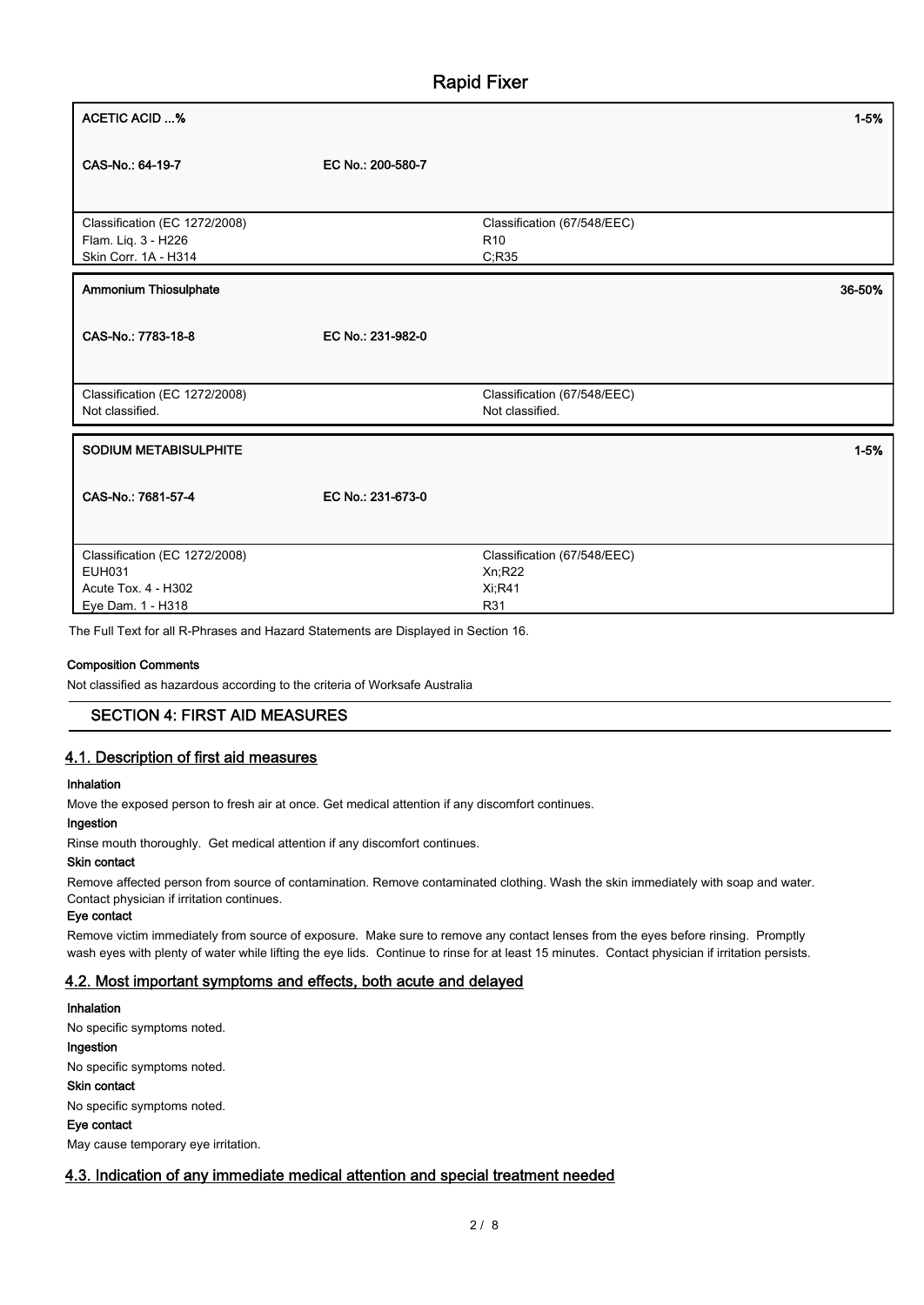#### SECTION 5: FIREFIGHTING MEASURES

#### 5.1. Extinguishing media

#### Extinguishing media

The product is non-combustible. Use extinguishing media appropriate for surrounding fire.

#### 5.2. Special hazards arising from the substance or mixture

#### Unusual Fire & Explosion Hazards

No unusual fire or explosion hazards noted.

#### Specific hazards

The product is non-combustible. If heated, harmful vapours may be formed.

## 5.3. Advice for firefighters

#### Special Fire Fighting Procedures

Avoid breathing fire vapours.

#### Protective equipment for fire-fighters

Use protective equipment appropriate for surrounding materials. Selection of respiratory protection for fire fighting: follow the general fire precautions indicated in the workplace.

## SECTION 6: ACCIDENTAL RELEASE MEASURES

#### 6.1. Personal precautions, protective equipment and emergency procedures

Avoid contact with skin and eyes. Provide adequate ventilation. For personal protection, see section 8.

#### 6.2. Environmental precautions

Do not discharge into drains, water courses or onto the ground. The product should not be dumped in nature but collected and delivered according to agreement with the local authorities.

#### 6.3. Methods and material for containment and cleaning up

For waste disposal, see section 13. Wear necessary protective equipment. Small quantities may be flushed to drains with plenty of water. Absorb in vermiculite, dry sand or earth and place into containers. Wash contaminated area with water. Prevent discharge of larger quantity to drain.

#### 6.4. Reference to other sections

For personal protection, see section 8. For waste disposal, see section 13.

## SECTION 7: HANDLING AND STORAGE

#### 7.1. Precautions for safe handling

Provide good ventilation. Avoid spilling, skin and eye contact. Do not eat, drink or smoke when using the product. Read and follow manufacturer's recommendations.

#### 7.2. Conditions for safe storage, including any incompatibilities

Store in closed original container in a dry place. Store above freezing. Store under well-ventilated conditions at a temperature below 25°C. Storage Class

Chemical storage.

#### 7.3. Specific end use(s)

The identified uses for this product are detailed in Section 1.2.

#### SECTION 8: EXPOSURE CONTROLS/PERSONAL PROTECTION

## 8.1. Control parameters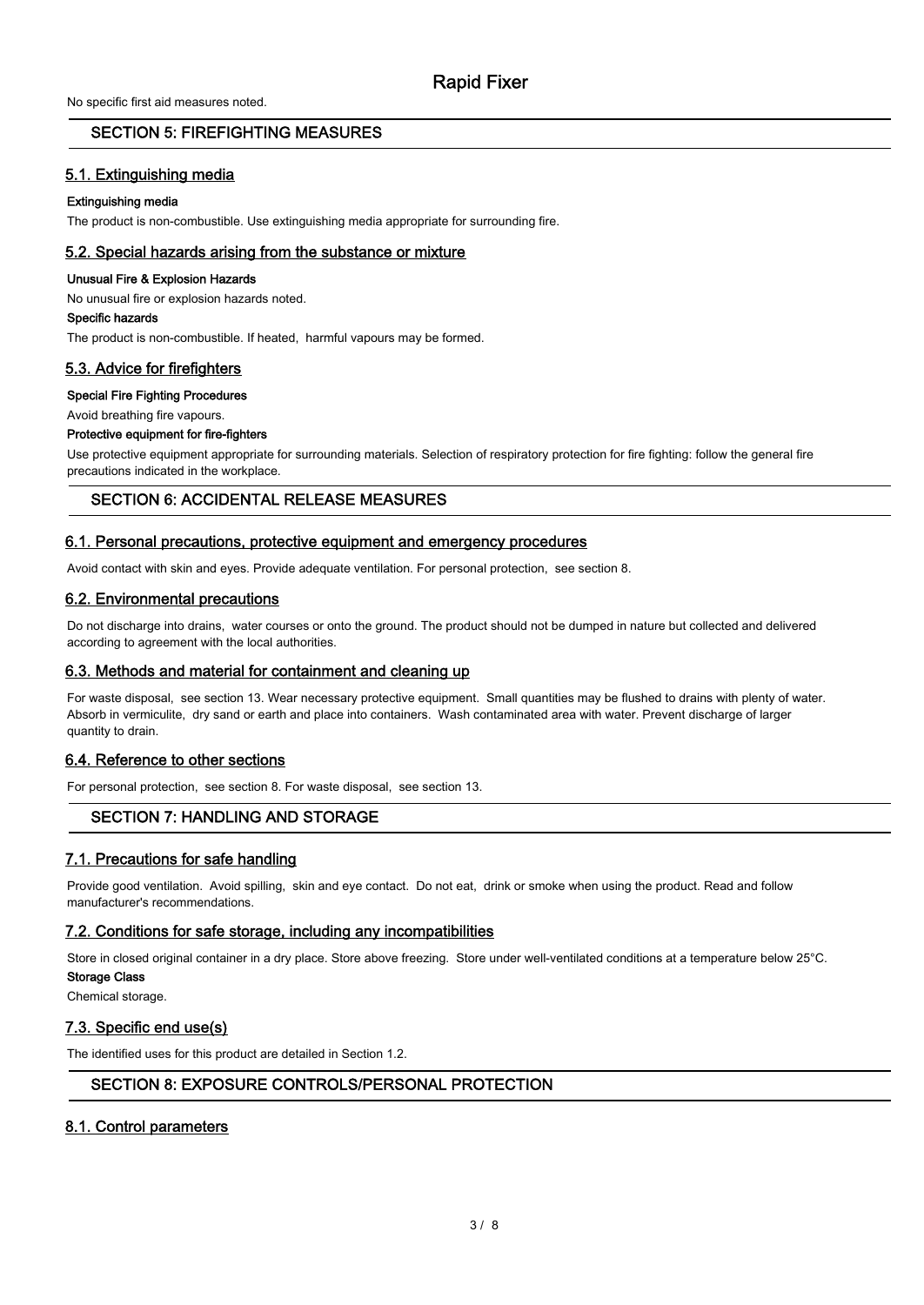| Name                   | <b>STD</b> | TWA - 8 Hrs      | STEL - 15 Min | <b>Notes</b> |
|------------------------|------------|------------------|---------------|--------------|
| ISODIUM METABISULPHITE | <b>WEL</b> | $5 \text{ mg/m}$ |               |              |

WEL = Workplace Exposure Limit.

## 8.2. Exposure controls

Protective equipment



#### Engineering measures

Provide adequate ventilation. Must not be handled in confined space without sufficient ventilation.

## Respiratory equipment

Respiratory protection not required.

#### Hand protection

Use protective gloves.

## Eye protection

Use eye protection.

## Other Protection

Wear suitable protective clothing as protection against splashing or contamination.

## SECTION 9: PHYSICAL AND CHEMICAL PROPERTIES

#### 9.1. Information on basic physical and chemical properties

| Appearance                                      | Liguid                  |      |
|-------------------------------------------------|-------------------------|------|
| Colour                                          | Yellow. Green.          |      |
| Odour                                           | Slightly pungent odour. |      |
| Solubility                                      | Soluble in water.       | 100% |
| Initial boiling point and boiling range<br>(°C) | >100 760 mm Hg          |      |
| Melting point (°C)                              | <0                      |      |
| <b>Relative density</b>                         | 1.34 20                 |      |
| Vapour pressure                                 | - Not Known             |      |
| <b>Evaporation rate</b>                         | 1 H2O (water)=1         |      |
| pH-Value, Conc. Solution                        | 5.1                     |      |

#### 9.2. Other information

Not applicable.

## SECTION 10: STABILITY AND REACTIVITY

#### 10.1. Reactivity

No specific reactivity hazards associated with this product.

## 10.2. Chemical stability

Stable under the prescribed storage conditions. No particular stability concerns.

## 10.3. Possibility of hazardous reactions

#### Hazardous Polymerisation

Will not polymerise.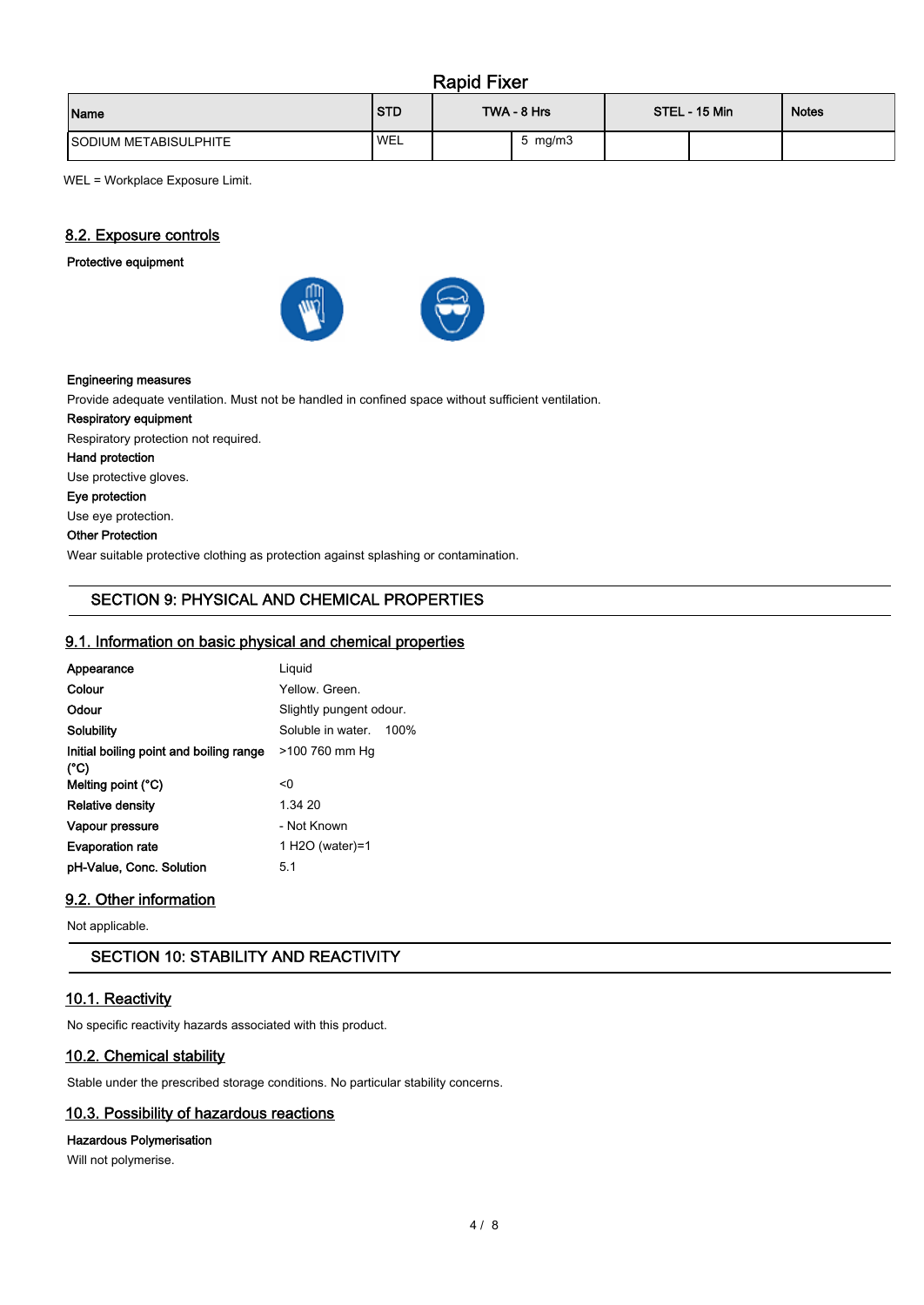## 10.4. Conditions to avoid

Avoid excessive heat for prolonged periods of time. Avoid contact with acids and alkalis.

## 10.5. Incompatible materials

#### Materials To Avoid

Strong acids. Strong alkalis. Avoid contact with other photographic solutions and/or cleaning compounds.

#### 10.6. Hazardous decomposition products

When heated, toxic and corrosive vapours/gases may be formed. Irritating gases/vapours/fumes of: Ammonia or amines. Sulphur dioxide.

## SECTION 11: TOXICOLOGICAL INFORMATION

## 11.1. Information on toxicological effects

#### Toxicological information

This chemical formulation has not been tested for health effects. Exposure effects listed are based on existing health data for the individual components that comprise the mixture.

### Inhalation

No specific health warnings noted.

#### Ingestion

No specific health warnings noted.

#### Skin contact

No specific health warnings noted.

#### Eye contact

May cause temporary eye irritation.

#### Health Warnings

No specific health warnings noted. Spray and vapour in the eyes may cause irritation and smarting.

Route of entry

Ingestion. Skin and/or eye contact.

#### Toxicological information on ingredients.

SODIUM METABISULPHITE (CAS: 7681-57-4)

Toxic Dose 1 - LD 50 1540 mg/kg (oral rat)

Ammonium Thiosulphate (CAS: 7783-18-8)

Toxic Dose 1 - LD 50

2890 mg/kg (oral rat)

## SECTION 12: ECOLOGICAL INFORMATION

## **Ecotoxicity**

Not regarded as dangerous for the environment.

## 12.1. Toxicity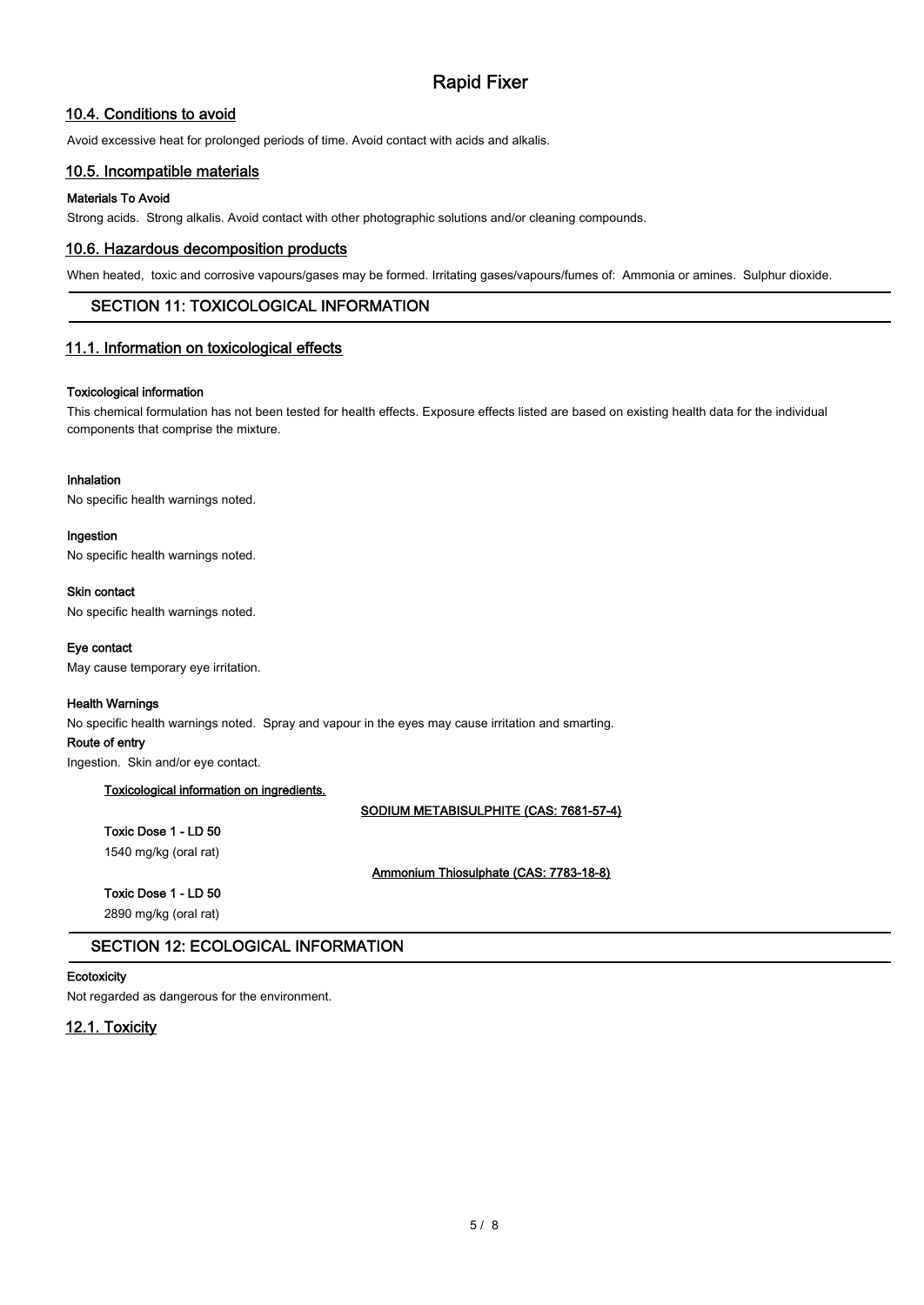## Ecological information on ingredients.

#### SODIUM METABISULPHITE (CAS: 7681-57-4)

LC 50, 96 Hrs, Fish mg/l >150 EC 50, 48 Hrs, Daphnia, mg/l 89 IC 50, 72 Hrs, Algae, mg/l 48

## 12.2. Persistence and degradability

#### **Degradability**

No data available.

## 12.3. Bioaccumulative potential

#### Bioaccumulative potential

No data available on bioaccumulation.

## 12.4. Mobility in soil

Mobility: The product is soluble in water.

## 12.5. Results of PBT and vPvB assessment

This product does not contain any PBT or vPvB substances.

## 12.6. Other adverse effects

The product may contribute to an excessive enrichment of the aquatic environment with nutrients.

## SECTION 13: DISPOSAL CONSIDERATIONS

#### General information

The disposal process for this product when it becomes waste, depends largely upon how much (volume) waste is generated, where the waste is generated (location) and by whom (whether in a professional or amateur or other capacity). Therefore only outline guidance can be provided. For detailed guidance and specialist advice on the disposal of this product when it becomes waste, please visit the COPPICE web site at http://www.pic.uk.net/coppice/index.htm. The information is relevant to both professional and amateur users.

## 13.1. Waste treatment methods

Used, diluted, and spent solutions may be allowed to be discharged to sanitary sewer by permit IF allowed by local regulations. Consult your local authority for advice. Waste may have to be pre-treated before discharge. Consult local authorities before discharging any waste to sewer. Do not discharge to septic system. Waste that cannot be discharged to sewer may have to handled by a licensed hazardous waste contractor

## SECTION 14: TRANSPORT INFORMATION

General The product is not covered by international regulation on the transport of dangerous goods (IMDG, IATA, ADR/RID).

## 14.1. UN number

Not applicable.

## 14.2. UN proper shipping name

Not applicable.

## 14.3. Transport hazard class(es)

Not applicable.

## Transport Labels

No transport warning sign required.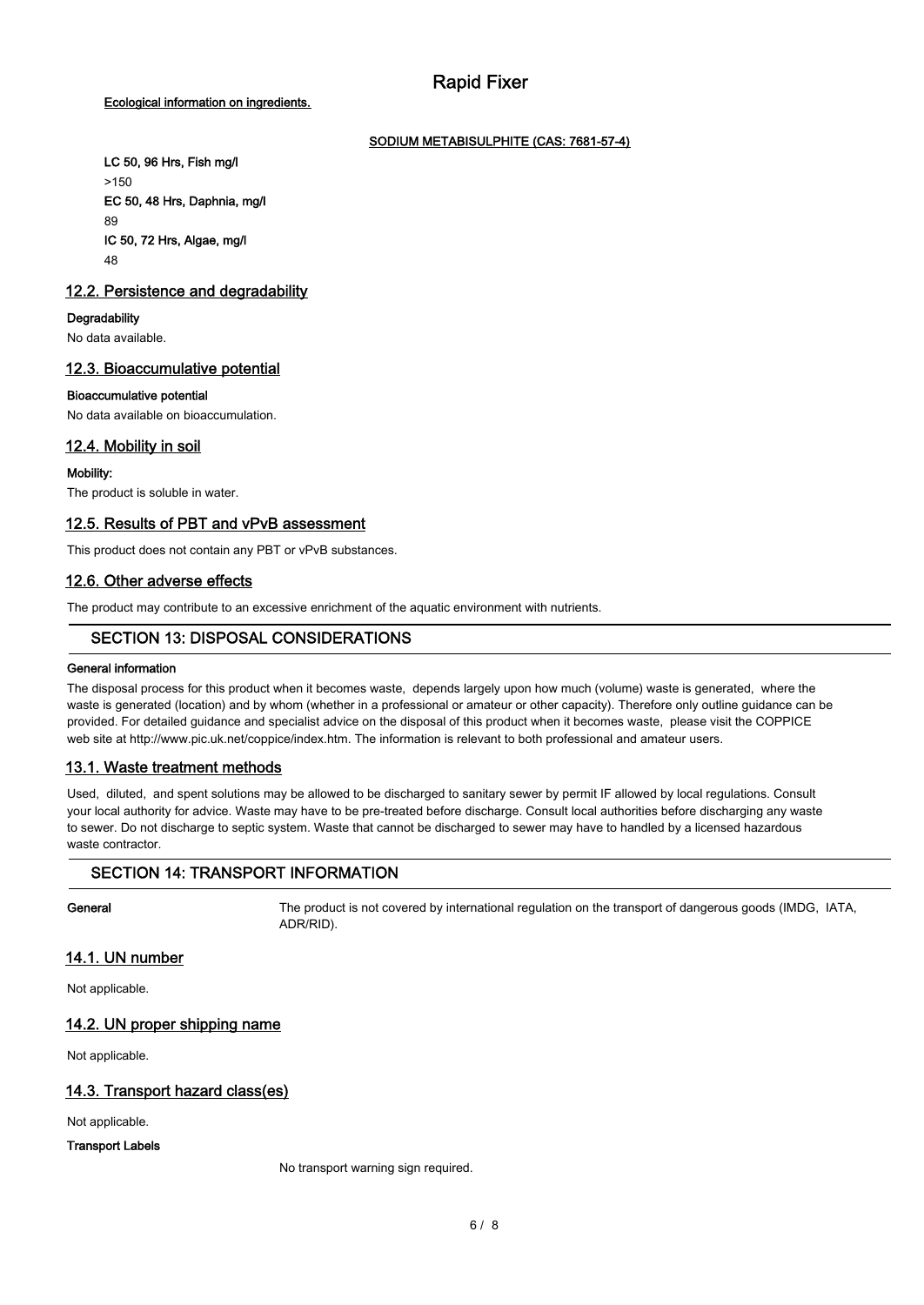## 14.4. Packing group

Not applicable.

## 14.5. Environmental hazards

Environmentally Hazardous Substance/Marine Pollutant

No.

## 14.6. Special precautions for user

Not applicable.

## 14.7. Transport in bulk according to Annex II of MARPOL73/78 and the IBC Code

Not applicable.

## SECTION 15: REGULATORY INFORMATION

## 15.1. Safety, health and environmental regulations/legislation specific for the substance or mixture

#### Approved Code Of Practice

Classification and Labelling of Substances and Preparations Dangerous for Supply. Worksafe Australia NOHSC 2012: Labelling of workplace substances. Australian Standard for the Uniform Scheduling of Drugs and Poisons (SUSDP). Australian Approved Criteria for Classifying Hazardous Substances (NOHSC 1008). Australian List of Designated Hazardous Substances (NOHSC 10005). Australian National Code of Practice for the Preparation of Material safety Data Sheets (NOHSC 2011)

#### Guidance Notes

CHIP for everyone HSG(108).

#### EU Legislation

Regulation (EC) No 1272/2008 of the European Parliament and of the Council of 16 December 2008 on classification, labelling and packaging of substances and mixtures, amending and repealing Directives 67/548/EEC and 1999/45/EC, and amending Regulation (EC) No 1907/2006 with amendments. EU COMMISSION REGULATION (EU) No 453/2010 of 20 May 2010.

## 15.2. Chemical Safety Assessment

No chemical safety assessment has been carried out.

## SECTION 16: OTHER INFORMATION

#### General information

HARMAN technology Ltd believe the information and recommendations contained herein are based on correct and factual data. However, no express or implied guarantee or warranty of any kind is made with respect to this information. Use this information only to supplement other information you have gathered and then make an independent determination about the completeness and suitability of all information to ensure the proper use and disposal of this product and the health and safety of employees and customers.

#### Information Sources

European Photographic Chemical Industry Code of Practice For Classification And Labelling Dangerous Properties of Industrial Chemicals, 6.edition, N.Sax, 1984. Material Safety Data Sheet, Misc. manufacturers.

| <b>Issued By</b>            | HS&E Advisor Dr Trevor Rhodes Tel: +44(0)1565 650000, email:<br>trevor.rhodes@harmantechnology.com |  |
|-----------------------------|----------------------------------------------------------------------------------------------------|--|
| <b>Revision Date</b>        | 15/08/2013                                                                                         |  |
| Revision                    | 5                                                                                                  |  |
| Supersedes date             | 14/10/2010                                                                                         |  |
| <b>Risk Phrases In Full</b> |                                                                                                    |  |
| R35                         | Causes severe burns.                                                                               |  |
| R31                         | Contact with acids liberates toxic gas.                                                            |  |
| R <sub>10</sub>             | Flammable.                                                                                         |  |
| R <sub>22</sub>             | Harmful if swallowed.                                                                              |  |
| NC.                         | Not classified.                                                                                    |  |
| R41                         | Risk of serious damage to eyes.                                                                    |  |
|                             |                                                                                                    |  |